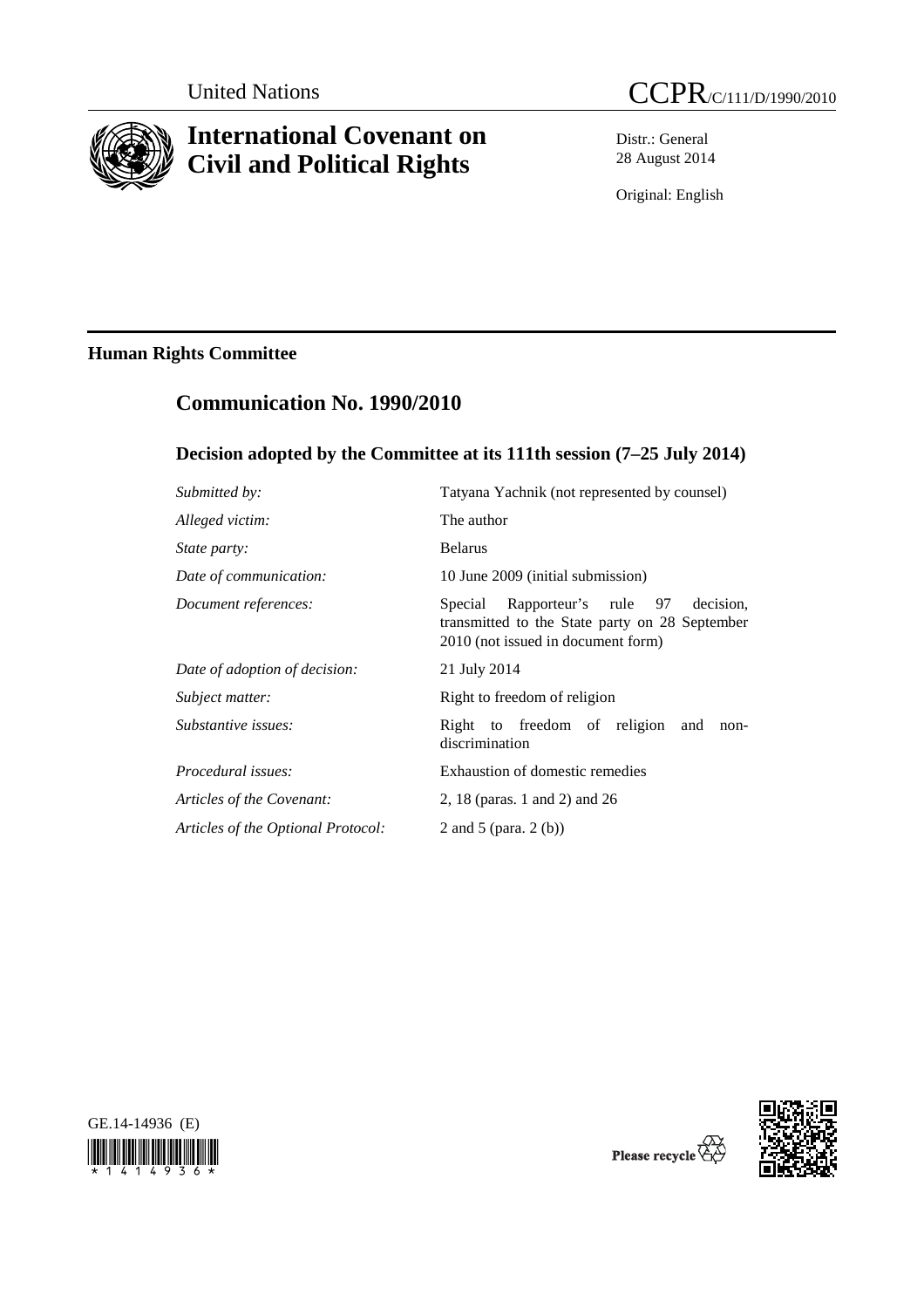### **Annex**

## **Decision of the Human Rights Committee under the Optional Protocol to the International Covenant on Civil and Political Rights (111th session)**

concerning

#### **Communication No. 1990/2010**\*

| Submitted by:          | Tatyana Yachnik (not represented by counsel) |
|------------------------|----------------------------------------------|
| Alleged victim:        | The author                                   |
| <i>State party:</i>    | <b>Belarus</b>                               |
| Date of communication: | 10 June 2009 (initial submission)            |

*The Human Rights Committee*, established under article 28 of the International Covenant on Civil and Political Rights,

*Meeting* on 21 July 2014,

*Having concluded* its consideration of communication No. 1990/2010, submitted to the Human Rights Committee by Tatyana Yachnik under the Optional Protocol to the International Covenant on Civil and Political Rights,

*Having taken into account* all written information made available to it by the author of the communication and the State party,

*Adopts* the following:

#### **Decision on admissibility**

1. The author of the communication is Tatyana Yachnik, a Belarusian national born in 1952. She claims to be a victim of violations by Belarus of her rights under article 2, article 18, paragraphs 1 and 2, and article 26 of the International Covenant on Civil and Political Rights.<sup>1</sup> The author is unrepresented.

#### **Factual background**

2.1 The author submits that in 1996, Belarus introduced a new type of passport, which is the national identity document, which assigned a personal identity number to every citizen. The author refused to apply for the new identity document, since she considered that the assignment of a personal number to her contradicted her religious beliefs. In substantiation, she explains that she is a devout Orthodox Christian and she considers that replacing her

<sup>\*</sup> The following members of the Committee participated in the consideration of the present communication: Yadh Ben Achour, Lazhari Bouzid, Christine Chanet, Ahmed Amin Fathalla, Cornelis Flinterman, Yuji Iwasawa, Walter Kälin, Zonke Zanele Majodina, Gerald L. Neuman, Sir Nigel Rodley, Víctor Manuel Rodríguez-Rescia, Fabián Omar Salvioli, Dheerujlall B. Seetulsingh, Anja Seibert-Fohr, Yuval Shany, Konstantine Vardzelashvili, Margo Waterval and Andrei Paul Zlătescu.<br><sup>1</sup> The Optional Protocol

The Optional Protocol entered into force for the State party on 30 December 1992.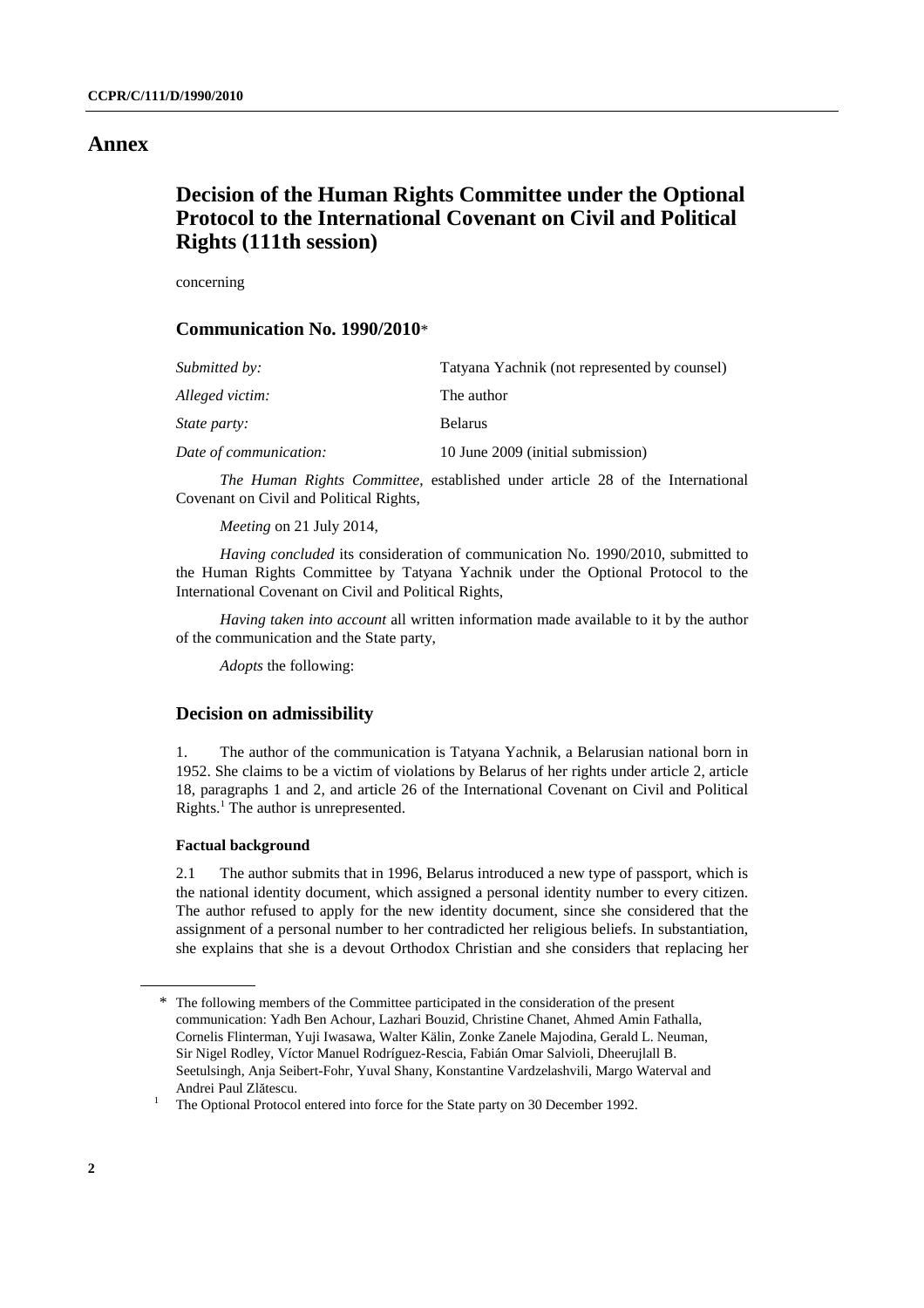name with a number for the purposes of interaction with the State authorities and society is demeaning, equating an individual, created in the image of God, with a soulless object. She therefore considers that replacing her name with a number carries anti-Christian symbolism. The author also submits that the refusal to accept the new type of passport is not directed against the established order, nor was she trying to avoid fulfilling her legal or moral obligations regarding the State, or to violate the rights of others.

2.2 The author claims that she made her views known to the State institutions and asked to be issued a passport without a personal identity number, but her requests were rejected. She retained her passport,<sup>2</sup> issued under the 1974 law, which did not contain a personal identity number. On 29 October 2002, a decree of the Council of Ministers declared the 1974 type passports invalid. As a consequence, the author was left without a valid identity document.

2.3 The author submits that in October 2007, at the age of 55, she became eligible for retirement. She filed a request for retirement from her employment, in accordance with domestic legislation. The employer filed the documents necessary to grant her a pension with the Labour and Social Protection Department of the city of Brest, as required under Regulation No.  $44<sup>3</sup>$  dated 23 May 1997, of the Ministry of Labour and Social Protection of Belarus.

2.4 On 6 December 2007, the Pension Commission of Leninsky District of Brest issued Protocol No. 224, refusing to grant the author a pension. The Commission reasoned that Regulation No. 44 required pension applicants to submit a passport or other document that confirmed their identity and place of residence. The Commission claimed that, since the author's old passport was no longer valid and she had not applied for a new passport, she did not have the necessary documents to receive her pension.

2.5 On an unspecified date, the author appealed the decision of the Pension Commission before the Labour, Employment and Social Protection Committee of the Brest Executive Committee. The Labour, Employment and Social Protection Committee, in its decision of 16 January 2008, rejected the author's appeal. It stated that "the right to receive a pension is closely related to the identity of a person", and that the Holy Synod of the Russian Orthodox Church, in its statement dated 22 February 2001, had explained that "personal identity documents have no religious significance" and cannot be deemed sinful.

2.6 The author's subsequent appeal to the Ministry of Labour and Social Protection was rejected on 22 July 2008. The Ministry reiterated the Labour, Employment and Social Protection Committee's position in that regard. It also reminded the author that her pension would start accruing only when she presented the complete set of documents, not upon reaching a certain age.

2.7 The author appealed the decision of the Pension Commission before Leninsky District Court. On 25 August 2008, the court rejected her appeal. The subsequent appeal before Brest Regional Court was also rejected, on 13 October 2008. Both the District and Regional courts stated that the author needed a valid passport to be able to apply for a pension.

2.8 The author submits that she appealed further under the supervisory review procedure to the President of Brest Regional Court, and to the President of the Supreme Court of Belarus. Both rejected her appeals, on 10 December 2008 and on 11 February 2009, respectively, and confirmed that the decision of the first instance court was lawful. The

<sup>&</sup>lt;sup>2</sup> Ms. Yachnik's old-style passport was issued on 27 March 1977.<br><sup>3</sup> Pequlation No. 44. "Order on submission and registration of dog

Regulation No. 44, "Order on submission and registration of documents necessary for granting a pension", adopted in accordance with the Law on Pensions.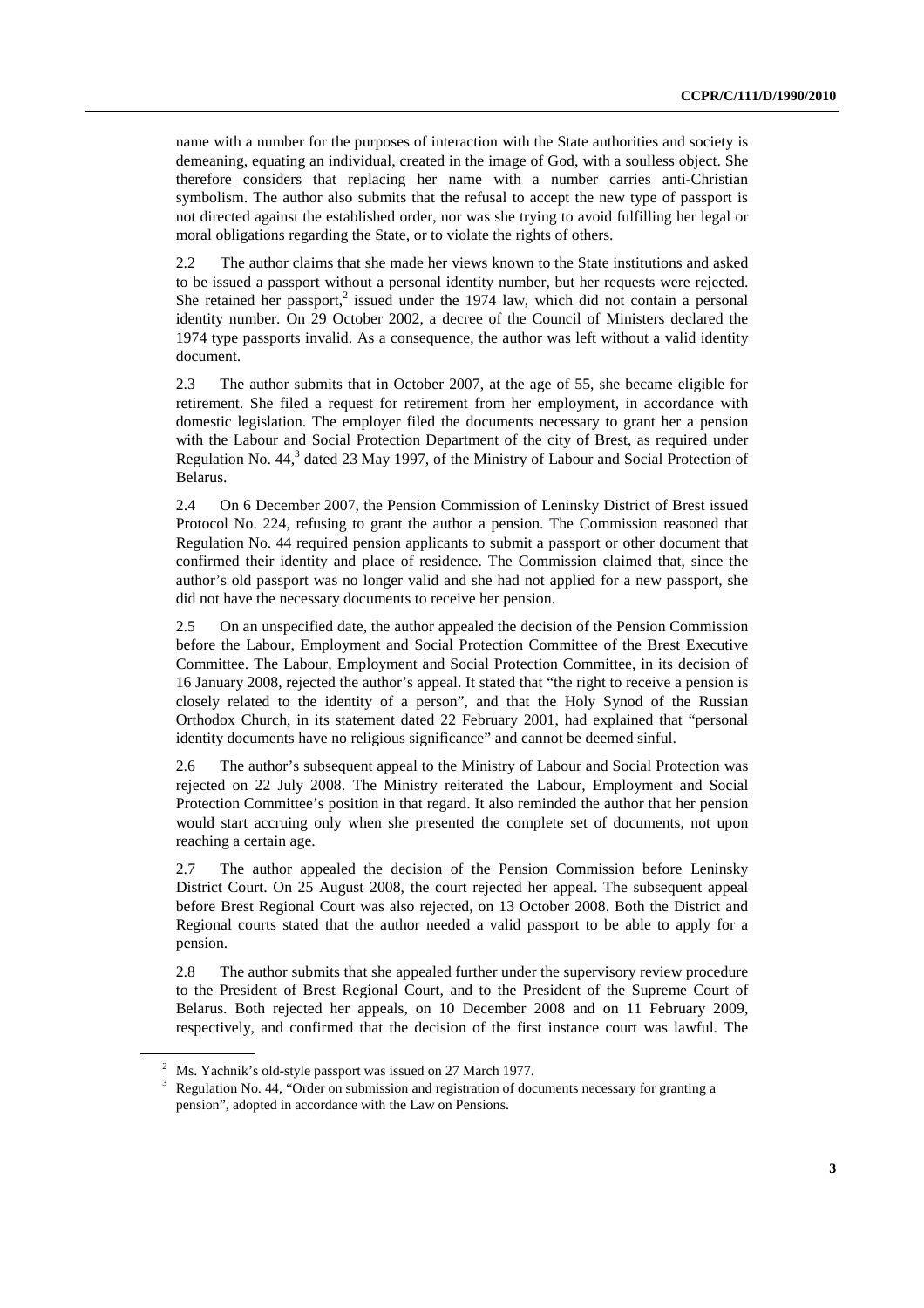author submits that the courts refused to apply the provisions of the Covenant, in violation of article 15 of the Law on international treaties of the Republic of Belarus, which states that the provisions of international treaties in force in Belarus constitute part of the applicable domestic law.

2.9 The author submits that many Belarusian citizens have refused to obtain a passport containing an identity number and that the Constitutional Court of Belarus had issued an opinion, dated 15 April 2004, stating that in order to avoid a conflict with the religious beliefs of some citizens, the issuance to such citizens of passports disclosing no identity number could be considered. In a letter to the Ministry of Labour and Social Protection, dated 15 January 2007, the Constitutional Court stated that the religious beliefs of citizens whose employers submitted pension applications could be taken into consideration.<sup>4</sup> The author therefore contends that she has exhausted all available and effective domestic remedies.

#### **The complaint**

3.1 The author claims that the refusal of the authorities to issue her a passport without a personal identity number was an affront to her religious beliefs, and the subsequent refusal to grant her a pension on the sole ground that she could not present a 1996 type passport constitutes coercion, violating her rights under article 18, paragraphs 1 and 2, of the Covenant.

3.2 She also submits that the authorities have the obligation to take into consideration the interests of individuals and to take measures to provide identity documents to those citizens who refuse to receive the 1996 type passports based on their religious beliefs. She claims that the State party has not created the conditions for the effective protection of believers against coercion and has therefore violated article 2, in conjunction with article 18, paragraphs 1 and 2, of the Covenant.

3.3 The author submits that she was effectively refused a pension because of her religious beliefs, which constitutes discrimination in violation of article 26 of the Covenant.

#### **State party's observations on admissibility**

4.1 On 6 January 2011, the State party submitted, with regard to the present communication and several other communications before the Committee, that the author had not exhausted all available domestic remedies in Belarus, including "appeal to the Prosecutor's office against a judgement having force of res judicata as an act of supervision". It also submits that, while being a party to the Optional Protocol, it did not give its consent for the Committee's mandate to be extended; that it considers the above communications to have been registered in violation of the provisions of the Optional Protocol; that there are no legal grounds for their consideration by the State party; and that

<sup>4</sup> In the letter, the Constitutional Court of Belarus also informed the Ministry of Labour and Social Protection that Regulation No. 44, adopted by the Ministry itself, allows for pension applicants to replace passports that were lost with a letter from the Ministry of Internal Affairs confirming the identity of the applicants. The Constitutional Court also cited the decision of the Central Election Commission of Belarus that allows "old-style passports" to be accepted as identity documents during the voting process. The Constitutional Court further stated in that letter that the Ministry of Transportation of the Republic of Belarus allows travel on railway transportation with documents other than a passport, such as "official service identification, with picture and stamp and military identification". The Constitutional Court stated that the absence of valid passports does not stop employers from retaining income tax from the salaries they pay to their employees.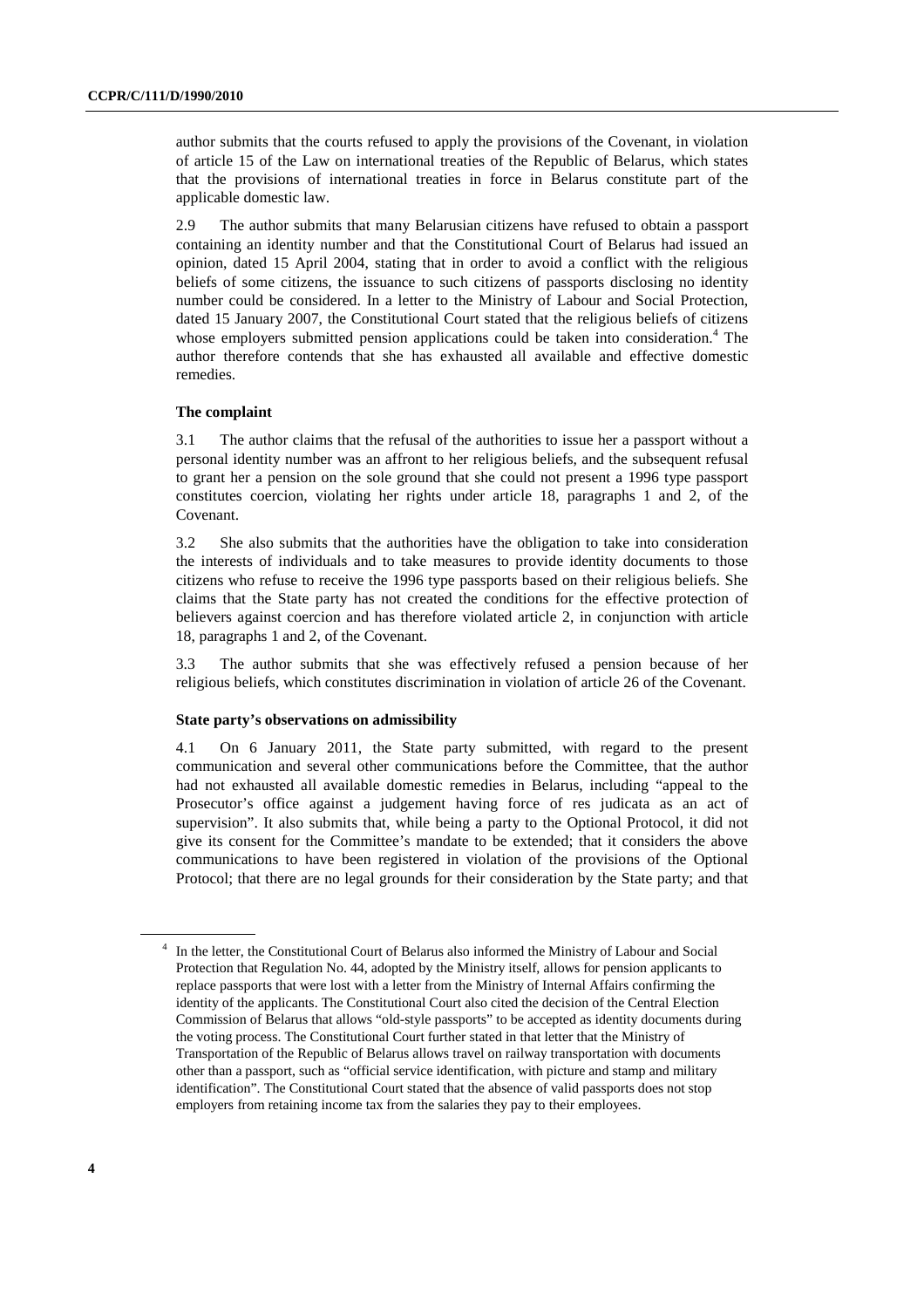"any references in this connection to the Committee's long-standing practice are unlawfully bound".

4.2 On 5 October 2011, the State party challenged the admissibility of the communication, arguing that the author had failed to exhaust all available domestic remedies, as she had failed to request a prosecutor to initiate supervisory review proceedings concerning decisions that had acquired the force of *res judicata*.

#### **Author's comments on the State party's submission**

5. In her comments dated 25 November 2011 on the State party's observations, the author reiterated her position that she had exhausted all available and effective domestic remedies. She considers the supervisory review procedure that is initiated by the Office of the Procurator-General to be ineffective, in line with the Committee's established jurisprudence. She further submits that no right to individual petition to the Constitutional Court is provided by the State party's law.

#### **State party's additional observations**

6. By note verbale of 25 January 2012, the State party noted that by adhering to the Optional Protocol, it had recognized the competence of the Committee under article 1 thereof to receive and consider communications from individuals subject to its jurisdiction who claimed to be victims of a violation by the State party of any of the rights set forth in the Covenant. That recognition of competence was undertaken in conjunction with other provisions of the Optional Protocol to the Covenant, including those that established criteria regarding petitioners and the admissibility of their communications, in particular articles 2 and 5. The State party maintains that, under the Optional Protocol, States parties have no obligation to recognize the Committee's rules of procedure or its interpretation of provisions of the Optional Protocol. According to the State party, that means that in the context of the communication procedure, States parties should be guided first and foremost by the provisions of the Optional Protocol and that reference to the Committee's longstanding practice, methods of work and case law "are not subject of the Optional Protocol". The State party also submits that any communication registered in violation of the provisions of the Optional Protocol to the Covenant will be viewed by the State party as incompatible with the Optional Protocol and will be rejected without observations on admissibility or on the merits. The State party also maintains that decisions taken by the Committee on "declined communications" will be considered by its authorities as "invalid".

#### **Issues and proceedings before the Committee**

#### *State party's lack of cooperation*

7.1 The Committee notes the State party's assertion that there are no legal grounds for the consideration of the author's communication, insofar as it is registered in violation of the provisions of the Optional Protocol; that it has no obligation regarding recognition of the Committee's rules of procedure and regarding the Committee's interpretation of the provisions of the Optional Protocol; and that if a decision is taken by the Committee on the present communication, it will be considered "invalid" by the authorities of the State party

7.2 The Committee recalls that under article 39, paragraph 2, of the Covenant, it is empowered to establish its own rules of procedure, which States parties have agreed to recognize. It further observes that, by adhering to the Optional Protocol, a State party to the Covenant recognizes the competence of the Human Rights Committee to receive and consider communications from individuals claiming to be victims of violations of any of the rights set forth in the Covenant (preamble and art. 1). Implicit in a State's adherence to the Optional Protocol is an undertaking to cooperate with the Committee in good faith so as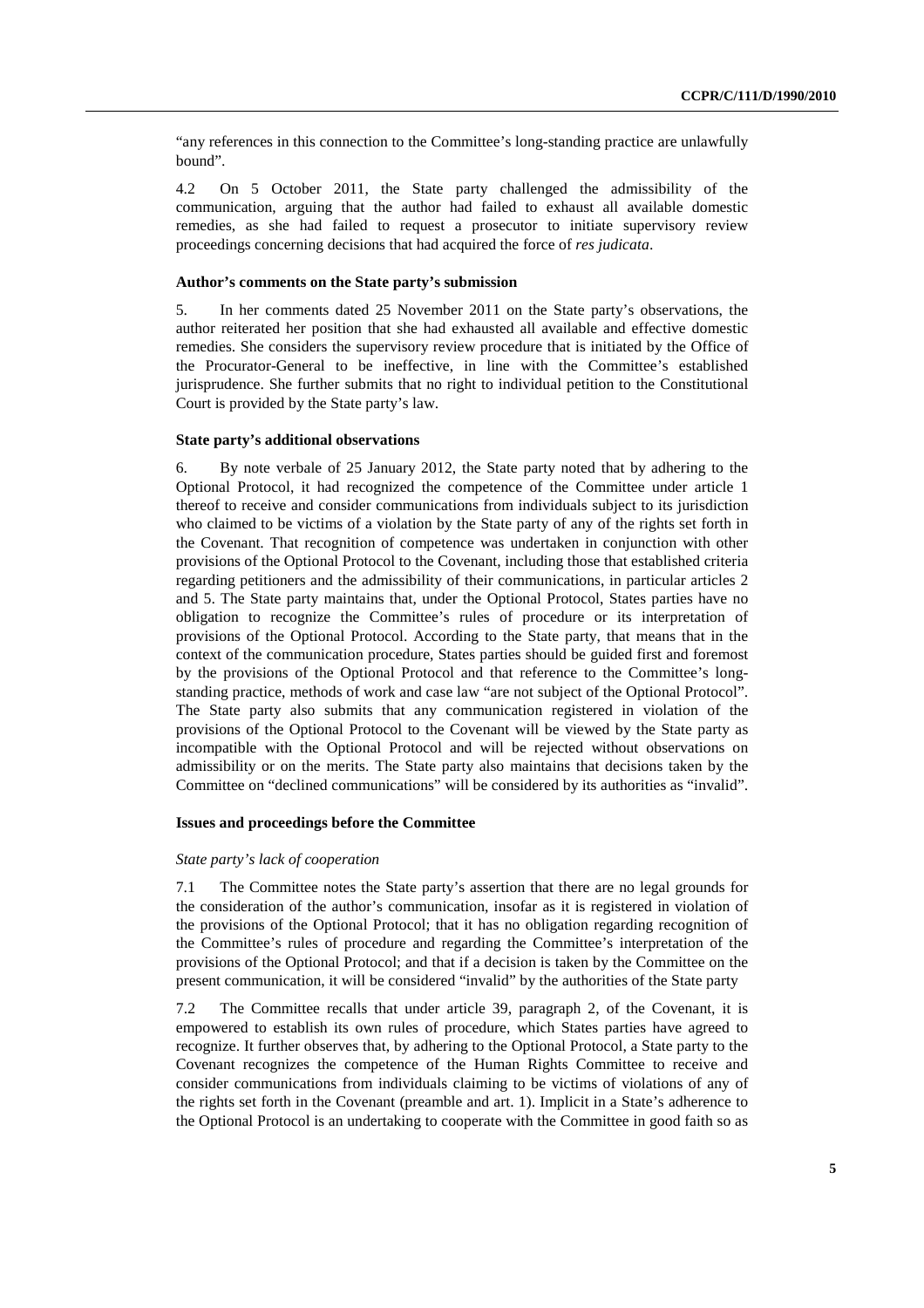to permit and enable it to consider such communications, and after examination to forward its views to the State party and to the individual (art. 5, paras. 1 and 4). It is incompatible with those obligations for a State party to take any action that would prevent or frustrate the Committee in its consideration and examination of the communication, and in the expression of its Views.<sup>5</sup> It is for the Committee to determine whether a communication should be registered. The Committee observes that, by failing to accept the competence of the Committee to determine whether a communication shall be registered and by declaring beforehand that it will not accept the determination of the Committee on the admissibility or the merits of that communication, the State party violates its obligations under article 1 of the Optional Protocol to the Covenant.<sup>6</sup>

#### *Consideration of admissibility*

8.1 Before considering any claim contained in a communication, the Human Rights Committee must decide, in accordance with rule 93 of its rules of procedure, whether or not the communication is admissible under the Optional Protocol to the Covenant.

8.2 The Committee has ascertained, as required under article 5, paragraph 2 (a), of the Optional Protocol, that the same matter is not being examined under another procedure of international investigation or settlement.

8.3 The Committee notes that the State party has challenged the admissibility of the communication for non-exhaustion of domestic remedies under article 5, paragraph 2 (b), of the Optional Protocol, as the author has not requested the Office of the Procurator-General to have her case considered under the supervisory review proceedings. The Committee recalls its jurisprudence, according to which a petition for supervisory review to a Prosecutor's Office, allowing for review of court decisions that have taken effect, does not constitute a remedy which has to be exhausted for the purposes of article 5, paragraph 2 (b), of the Optional Protocol.<sup>7</sup> Accordingly, the Committee considers that it is not precluded by the requirements of article 5, paragraph 2 (b), of the Optional Protocol from examining the present communication.

8.4 The Committee takes note of the author's claim that the denial of a pension on the ground of her religiously motivated refusal to obtain a new-style passport violated her rights under articles 18, paragraphs 1 and 2, and 26 of the Covenant. The Committee considers, however, that the author has not demonstrated that she had no possibility of establishing her eligibility for a pension by presenting other documentary proof of identity without obtaining a new-style passport (see para. 2.4). The Committee therefore considers that the author has not sufficiently substantiated her claims for the purposes of admissibility and concludes that they are inadmissible under article 2 of the Optional Protocol.

9. The Human Rights Committee therefore decides:

(a) That the communication is inadmissible under article 2 of the Optional Protocol;

(b) That the decision be transmitted to the State party and to the author.

<sup>5</sup> See, for example, communication No. 869/1999, *Piandiong et al.* v. *the Philippines*, Views adopted

on 19 October 2000, para. 5.1. 6 See, for example, communications No. 1226/2003, *Korneenko* v. *Belarus*, Views adopted on 20 July 2012, para. 8.2; No. 1948/2010, *Turchenyak et al.* v. *Belarus*, Views adopted on 24 July 2013, para. 5.2. 7

Communication No. 1873/2009, *Alekseev* v. *the Russian Federation*, Views adopted on 25 October 2013, para 8.4.